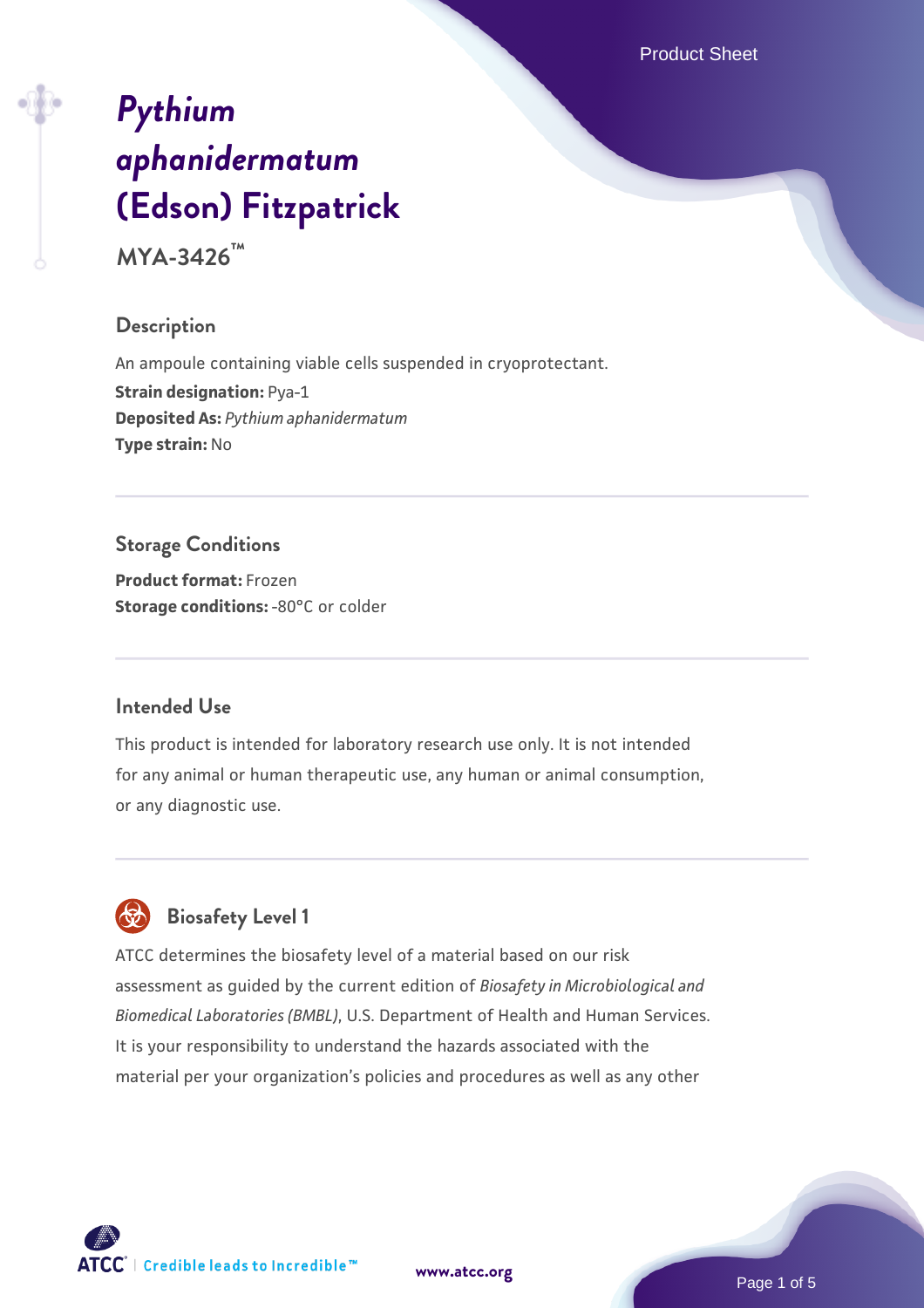# **[Pythium aphanidermatum](https://www.atcc.org/products/mya-3426) [\(Edson\) Fitzpatrick](https://www.atcc.org/products/mya-3426)** Product Sheet **MYA-3426**

applicable regulations as enforced by your local or national agencies.

ATCC highly recommends that appropriate personal protective equipment is always used when handling vials. For cultures that require storage in liquid nitrogen, it is important to note that some vials may leak when submersed in liquid nitrogen and will slowly fill with liquid nitrogen. Upon thawing, the conversion of the liquid nitrogen back to its gas phase may result in the vial exploding or blowing off its cap with dangerous force creating flying debris. Unless necessary, ATCC recommends that these cultures be stored in the vapor phase of liquid nitrogen rather than submersed in liquid nitrogen.

#### **Certificate of Analysis**

For batch-specific test results, refer to the applicable certificate of analysis that can be found at www.atcc.org.

#### **Growth Conditions**

**Medium:**  [ATCC Medium 2211: V8 juice agar, half-strength](https://www.atcc.org/-/media/product-assets/documents/microbial-media-formulations/2/2/1/1/atcc-medium-2211.pdf?rev=556c7dd2b94b4c8994eb3adffa660619) [ATCC Medium 2211: V8 juice agar, half-strength](https://www.atcc.org/-/media/product-assets/documents/microbial-media-formulations/2/2/1/1/atcc-medium-2211.pdf?rev=556c7dd2b94b4c8994eb3adffa660619) [ATCC Medium 307: Cornmeal agar](https://www.atcc.org/-/media/product-assets/documents/microbial-media-formulations/3/0/7/atcc-medium-307.pdf?rev=5cd8aaa5fcde44f5873396cc2a06f590) **Temperature:** 25°C

## **Handling Procedures**

**Frozen ampoules** packed in dry ice should either be thawed immediately or stored in liquid nitrogen. If liquid nitrogen storage facilities are not available,

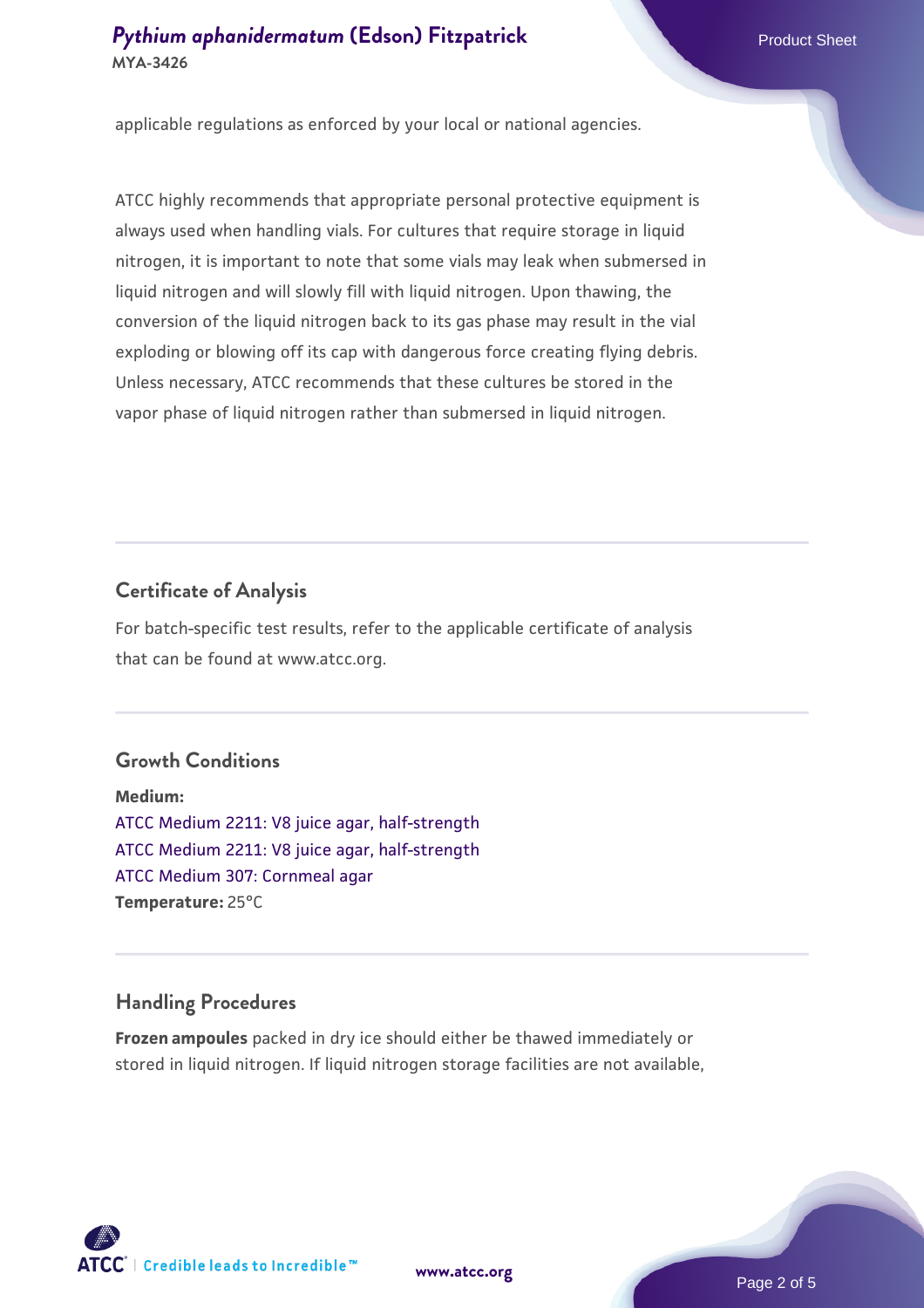# **[Pythium aphanidermatum](https://www.atcc.org/products/mya-3426) [\(Edson\) Fitzpatrick](https://www.atcc.org/products/mya-3426)** Product Sheet **MYA-3426**

frozen ampoules may be stored at or below -70°C for approximately one week. **Do not under any circumstance store frozen ampoules at refrigerator freezer temperatures (generally -20°C)**. Storage of frozen material at this temperature will result in the death of the culture.

- 1. To thaw a frozen ampoule, place in a **25°C to 30°C** water bath, until just thawed **(approximately 5 minutes)**. Immerse the ampoule just sufficient to cover the frozen material. Do not agitate the ampoule.
- 2. Immediately after thawing, wipe down ampoule with 70% ethanol and aseptically transfer at least 50 µL (or 2-3 agar cubes) of the content onto a plate or broth with medium recommended.
- 3. Incubate the inoculum/strain at the temperature and conditions recommended.
- 4. Inspect for growth of the inoculum/strain regularly for up to 4 weeks. The time necessary for significant growth will vary from strain to strain.

## **Material Citation**

If use of this material results in a scientific publication, please cite the material in the following manner: *Pythium aphanidermatum* (Edson) Fitzpatrick (ATCC MYA-3426)

# **References**

References and other information relating to this material are available at www.atcc.org.

## **Warranty**

The product is provided 'AS IS' and the viability of ATCC<sup>®</sup> products is warranted for 30 days from the date of shipment, provided that the customer has stored and handled the product according to the information included on the product information sheet, website, and Certificate of



**[www.atcc.org](http://www.atcc.org)**

Page 3 of 5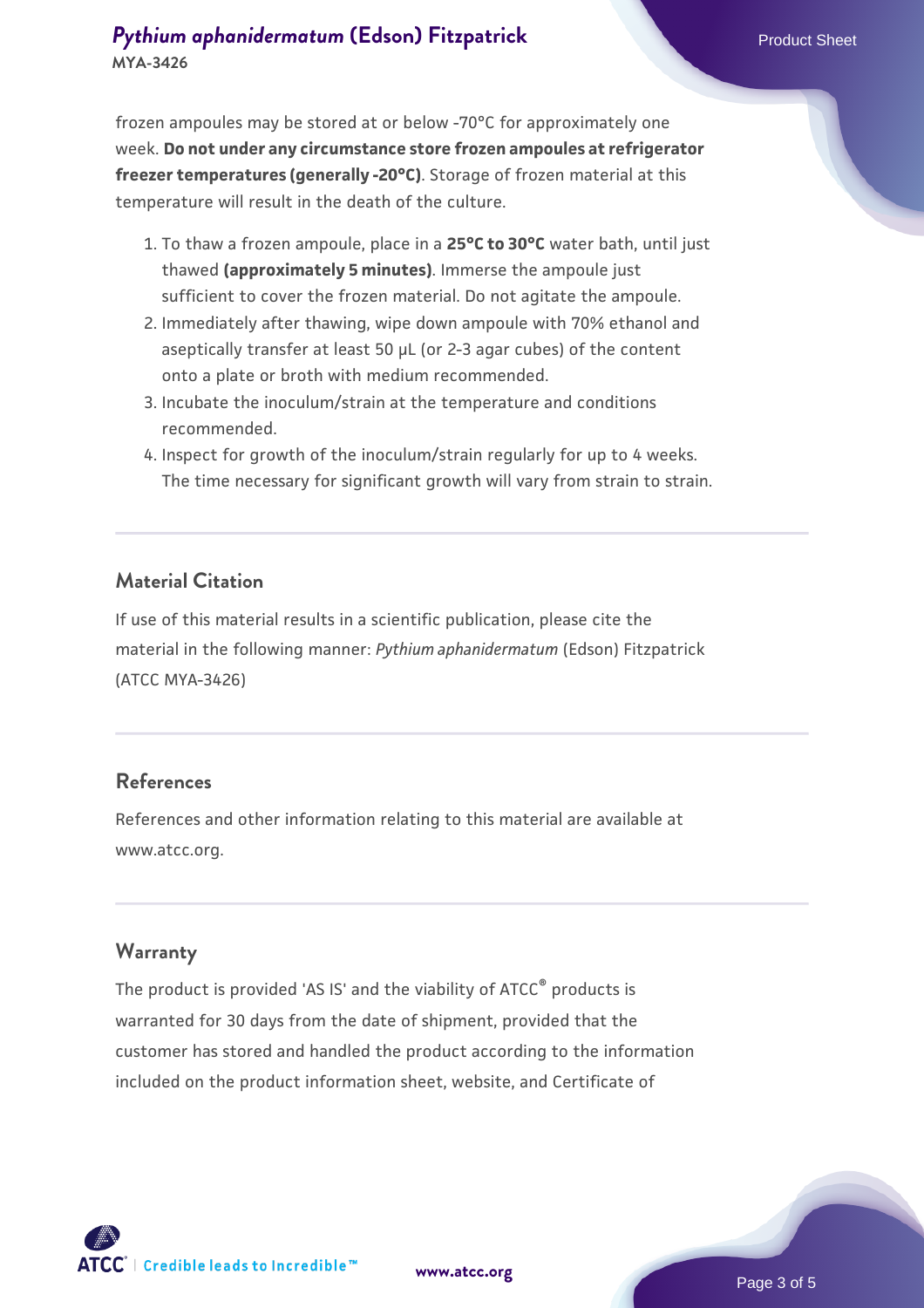# **[Pythium aphanidermatum](https://www.atcc.org/products/mya-3426) [\(Edson\) Fitzpatrick](https://www.atcc.org/products/mya-3426)** Product Sheet **MYA-3426**

Analysis. For living cultures, ATCC lists the media formulation and reagents that have been found to be effective for the product. While other unspecified media and reagents may also produce satisfactory results, a change in the ATCC and/or depositor-recommended protocols may affect the recovery, growth, and/or function of the product. If an alternative medium formulation or reagent is used, the ATCC warranty for viability is no longer valid. Except as expressly set forth herein, no other warranties of any kind are provided, express or implied, including, but not limited to, any implied warranties of merchantability, fitness for a particular purpose, manufacture according to cGMP standards, typicality, safety, accuracy, and/or noninfringement.

# **Disclaimers**

This product is intended for laboratory research use only. It is not intended for any animal or human therapeutic use, any human or animal consumption, or any diagnostic use. Any proposed commercial use is prohibited without a license from ATCC.

While ATCC uses reasonable efforts to include accurate and up-to-date information on this product sheet, ATCC makes no warranties or representations as to its accuracy. Citations from scientific literature and patents are provided for informational purposes only. ATCC does not warrant that such information has been confirmed to be accurate or complete and the customer bears the sole responsibility of confirming the accuracy and completeness of any such information.

This product is sent on the condition that the customer is responsible for and assumes all risk and responsibility in connection with the receipt, handling, storage, disposal, and use of the ATCC product including without limitation taking all appropriate safety and handling precautions to minimize health or environmental risk. As a condition of receiving the material, the customer agrees that any activity undertaken with the ATCC product and any progeny or modifications will be conducted in compliance with all applicable laws, regulations, and guidelines. This product is provided 'AS IS' with no



**[www.atcc.org](http://www.atcc.org)**

Page 4 of 5